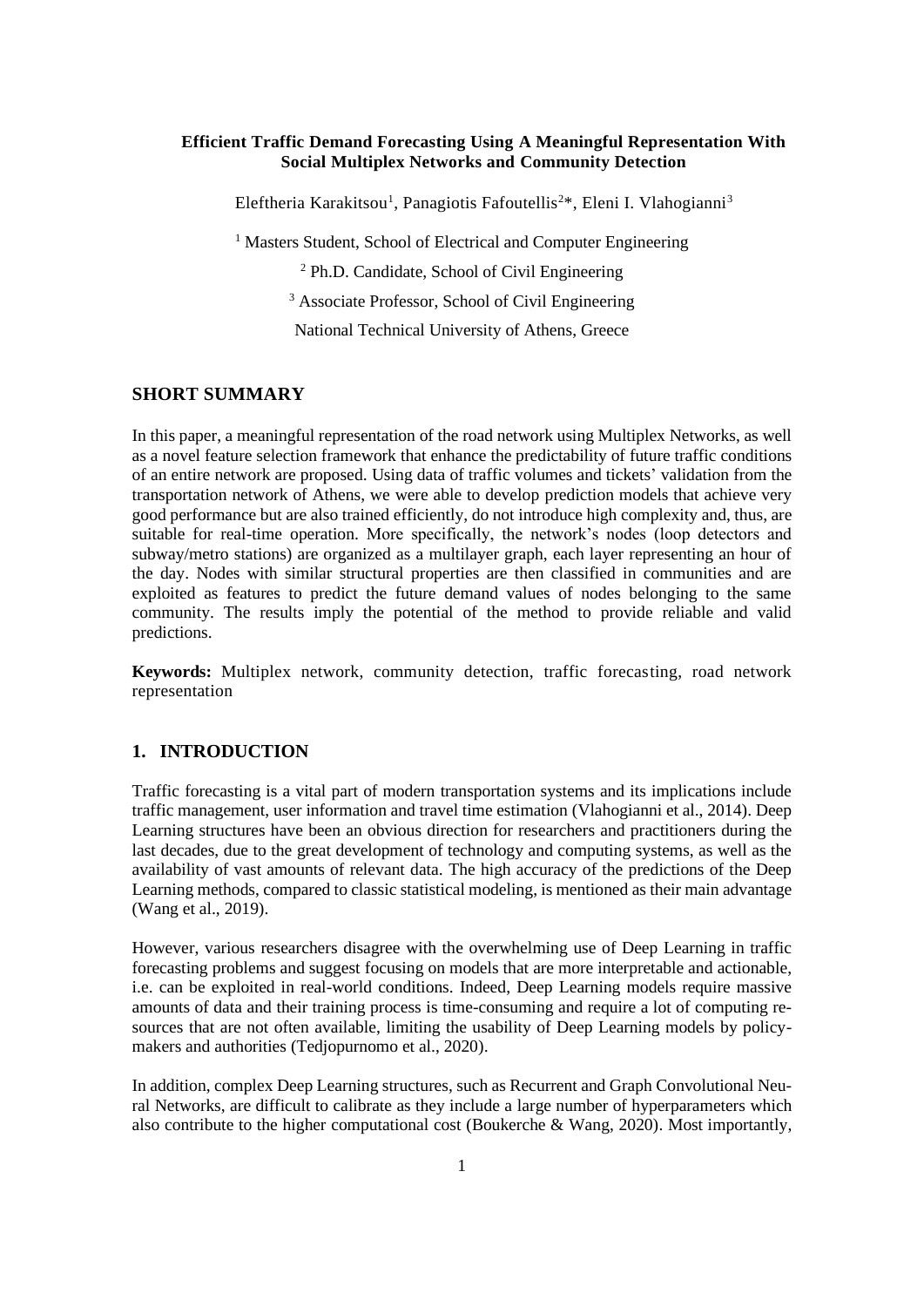the complex topology of big cities' road networks cannot be efficiently processed using the representations that are most popular nowadays (Jiang & Luo, 2021) and does not favor the deployment of Deep Learning architectures (Do et al., 2019).

In contrast, researchers argue that a more lightweight model which would highlight the existing spatiotemporal correlations of the road network is more likely to be efficient for real-time prediction applications (Tedjopurnomo et al., 2020; Yin et al., 2021). Therefore, an effective and accurate but also efficient representation of the road network is considered equally important with the selection of the appropriate modeling technique. (Lee et al., 2021) and would increase the chance of the models being used in real-time applications (Do et al., 2019).

Taking into account the above, in this paper, we adopt the concept of Multiplex Networks from the research area of Social Network analysis to represent the transportation network of the city of Athens, Greece and develop an innovative framework of feature selection based on Community Detection on multilayer graphs. Moreover, we proceed to predict the future traffic volume of the entire road network and the number of validated tickets at metro stations using a simple Feed Forward Neural Network. As far as the authors are concerned, this is the first time that Multiplex Networks are exploited to enhance a traffic forecasting application.

The rest of this paper is organized as follows: In Section 2 the basic methodological concepts are presented, while Section 3 includes the implementation details and results. In Section 4 the main conclusions are discussed.

## **2. METHODOLOGY**

Multiplex Networks are a kind of multilayer graphs that are most often used in Social Network analysis. Each node represents an actor and each edge a relationship between the actors. Each layer represents a different type of relationship of the same nodes/actors (Bródka et al., 2018). Multiplex Networks are used to compare the interactions between the actors n different layers. A formal definition is the following:

**Definition 2.1 (Multiplex network)**: A multiplex network is a tuple (A,L,V,E) where A is a set of actors, L is a set of layers,  $V \subseteq A \times L$  and  $E \subseteq V \times V$  where  $\forall (\alpha_1, l_1, \alpha_2, l_2) \in E : l_1 = l_2$ . (Magnani, Rossi, et al., 2021)

Thus, we are referring to a set of graphs that are at various layers. The presented definition allows some of the nodes not to be present in some layers. In some cases, when the term multiplex is used, it is assumed that all nodes are present in all layers. To avoid confusion, in this paper we explicitly talk about this kind of graph which is defined as a node-aligned multiplex network (Bródka et al., 2018).

A common network mining task is the identification of communities, which is a subgroup of actors, also known as clusters or cohesive groups and can be applied for multiplex networks. Multiplex network nodes are in the same community when they have similarities and tend to share common properties. Therefore, revealing the community structure in a multiplex graph can provide a better understanding of the overall functioning of the network (Magnani, Hanteer, et al., 2021).

Using R programming language and the multinet package (Magnani, Rossi, et al., 2021), the above procedure was implemented and the graph was ready to be defined as the input to the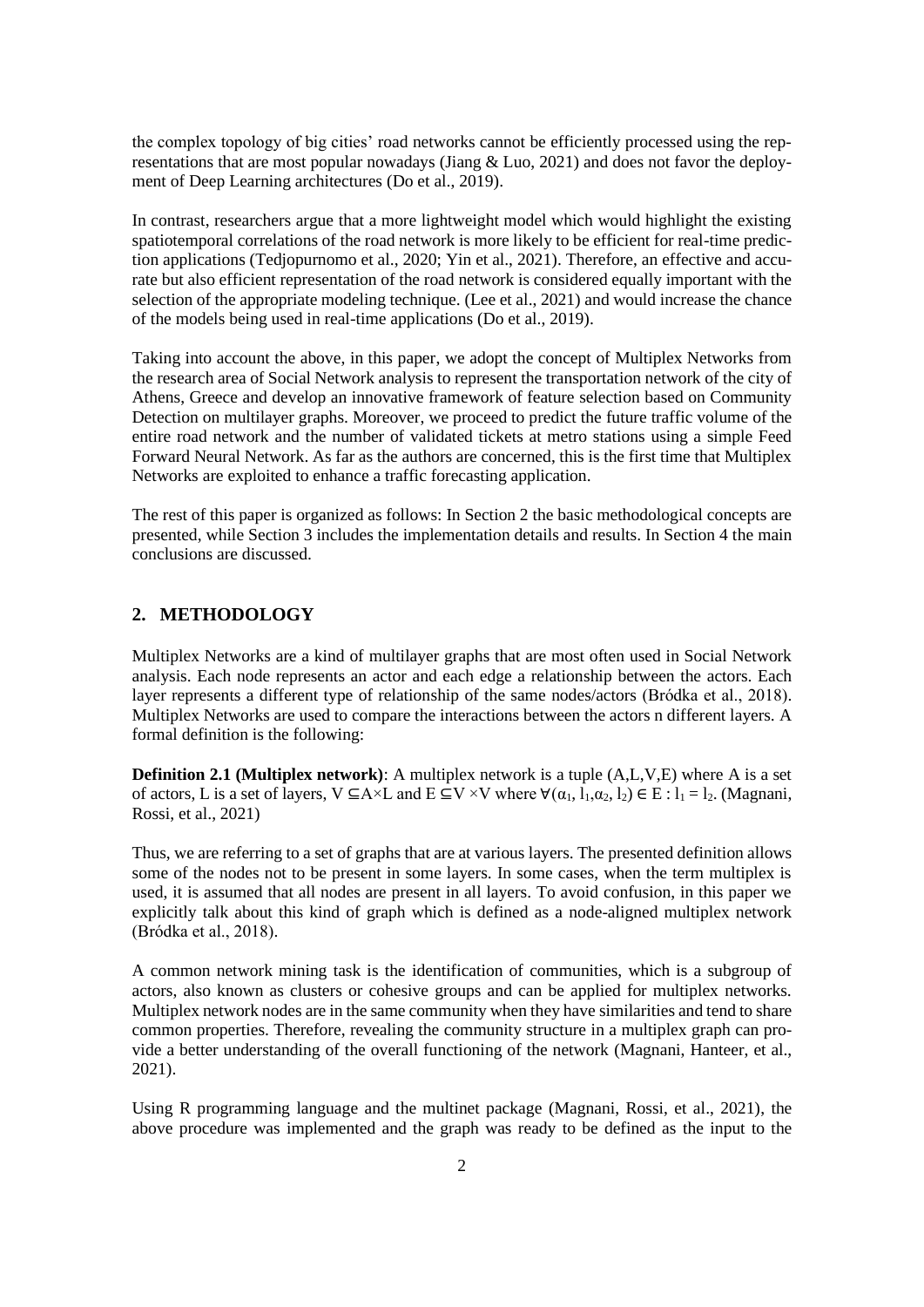"glouvain" function which uses a community detection algorithm described by (Mucha et al., 2010). The goal is to find community structures across layers, where vertices in different layers can belong to the same or a different community despite corresponding to the same actor. This community detection algorithm is based on modularity optimization; that is, it tries to find an assignment of the vertices to communities so that the corresponding value of modularity is as high as possible. Multiplex modularity is a quality metric function that takes higher values if most of the edges are between vertices in the same community and if vertices corresponding to the same actors are also often in the same community. Modularity is defined as:

$$
Q_m = \frac{1}{2\mu} \sum_{i \ jsr} \left[ \left( a_{ijs} - \frac{k_{is}k_{js}}{2m_s} \right) \delta(s,r) + \omega \delta(i,j) \right] \delta(\gamma_{is}, \gamma_{jr}) \quad (1)
$$

where i, j are actors, s, r are layers,  $\alpha_{ijs}$  is 1 if i, j are adjacent on layer s,  $k_{is}$  is the degree of actor i on layer s,  $\mu$  is the number of pairs of vertices either adjacent on  $\alpha$  layer or corresponding to the same actor,  $m_s$  is the number of edges in layer s,  $\gamma_{is}$  is the community to which actor i on layer s is assigned to,  $\delta$  is the Kronecker delta, and  $\omega$  is a weight; when the same actor belongs to the same community on two different layers, then  $Q_m$  is increased by  $\omega$ .

Next, we need to set the omega parameter, which takes values from 0 to 1, and study its impact. Setting higher values of omega will result in communities that will span on multiple layers and will consist of the same actors, since this way the value of modularity increases. On the other hand, with omega set to 0, having the same actors on different layers in the same community does not contribute to modularity (Magnani, Rossi, et al., 2021).

The purpose of community detection on our data is to include different layers and actors in the same community, in order to extract useful information. So, it was considered the omega value to be 0.001, as communities will span multiple layers and will not have the same actors on different layers in the same community. From the different groups that were created, since the nodes that belong to the same community have some similarities and common characteristics, it is deduced that the number of passing vehicles or validated tickets of one area of Athens a specific hour may have an effect or relation on another area at the same or different hour. This is a useful feature and is used later to build a forecasting model.

# **3. IMPLEMENTATION AND RESULTS**

#### *The Dataset*

The data used in this work were collected from an open-source database that was developed by the Greek Government and the Region of Attica that includes the hourly traffic volume passing from more than 400 loop detectors and the hourly number of passengers embarking on the subway (metro) train at each of the 63 stations. The data are available for download for academic purposes at [https://www.data.gov.gr/search/?topic=transport.](https://www.data.gov.gr/search/?topic=transport) For the purposes of this paper, we used data of 10 months (January to October of 2021) from 113 of the most significant loop detectors that are located around the center of the city of Athens, as well as the demand of all metro stations. [Figure 1](#page-3-0) shows the exact location of the loop detectors and the stations exploited.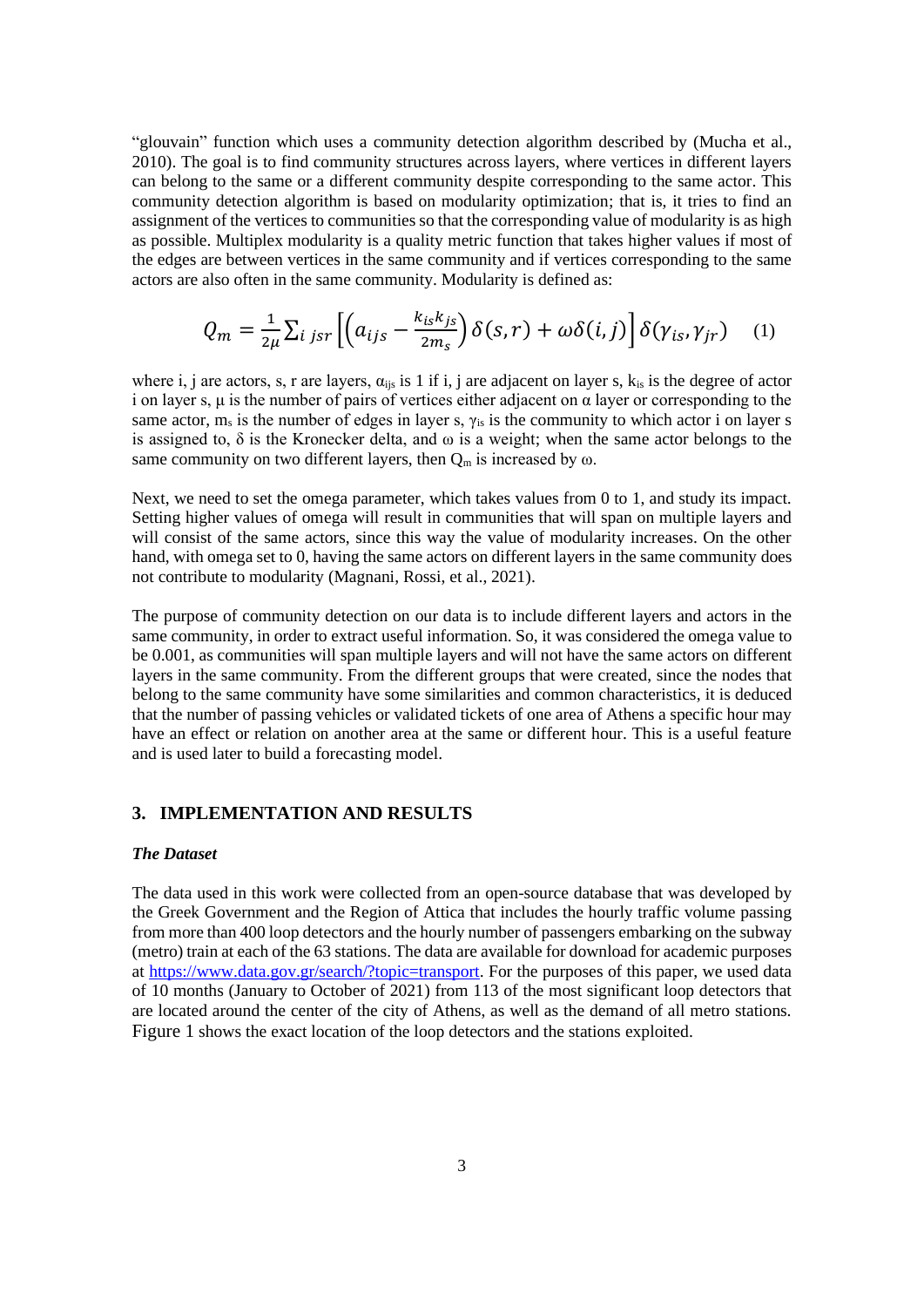

<span id="page-3-0"></span>**Figure 1: Geographic distribution of loop detectors (green) and metro stations (red)**

### *Multiplex Network Representation and Community Detection*

As was already mentioned, we decided to represent the transportation network of Athens (detectors and metro stations) as a multiplex graph, in order to detect communities and obtain valuable insights into the spatial and temporal relations that define it. The construction of the graph was based on the idea that each layer would correspond to each hour of the day, so the graph consists of 24 layers. Each layer consists of 176 nodes, each of which represents a loop detector or a metro station. Next, to define the edges of each of the layers, we got the time series of the demand of each node at the corresponding time of the day (e.g. every day at 9 a.m.) for a period of three months and calculated the mutual information between the time series of all nodes for the same hour. If the mutual information between two nodes is higher than 0.7, which indicates a significant correlation, an edge is created between them. Of course, we scaled the 2 types of data in order to place them in the same structure, as they refer to different measurements. That way we model the spatial correlation between the nodes. It should be reminded that the existence of an edge between two nodes is very important when estimating the modularity metric and detecting communities of nodes. By applying this methodology, we constructed each layer of the multiplex graph to which we can apply a community detection algorithm. We would prefer each community to contain different nodes at each time of the day (i.e. layer) and each instance of a node not to necessarily belong to the same community, in order to capture the temporal relations as well.

By applying the community detection algorithm described above, we end up with 7 communities which are presented in [Figure 2](#page-4-0). Different colors correspond to different communities. Nodes belonging to the same community have similar structural properties. As a significant amount of data was used to create the multilayer graph's edges, the results of the community detection are generalizable.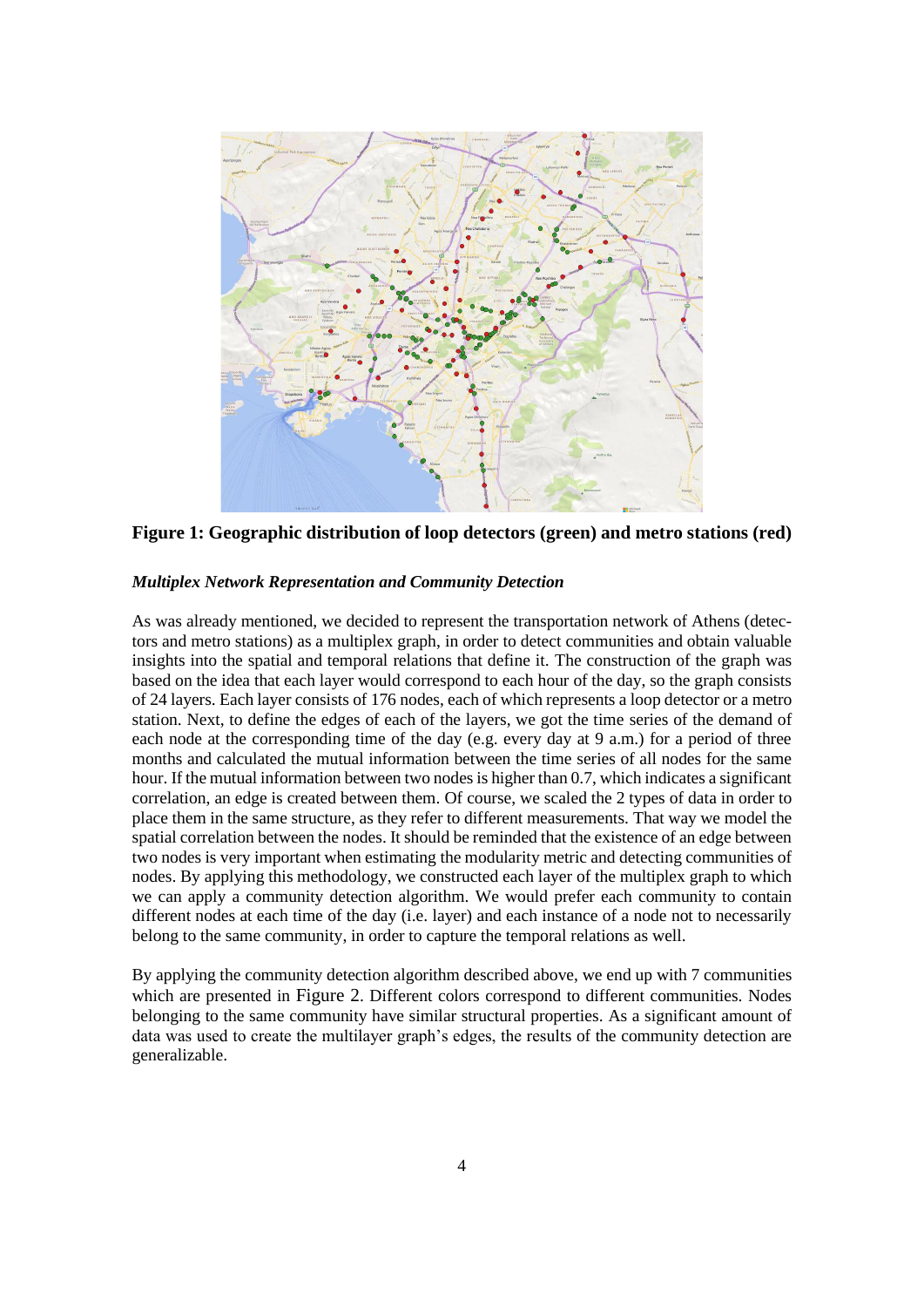

**Figure 2: Detected communities**

## <span id="page-4-0"></span>*Model Development and Feature Selection*

The overarching goal of this paper is the exploitation of a meaningful transport network representation, such as the multiplex network, and the community detection concept to enhance the predictability of traffic conditions of a road network, using a relatively simple model. After detecting the 7 communities presented earlier, a model for each node and for each time of the day can be developed to predict the demand at the corresponding detector or station, using as features the latest values of demand of the rest of the nodes that belong to the same community. For example, the demand at node i at 9:00 can be predicted from the demands of nodes j at 7:00 and k at 22:00 (of the previous day) if these three nodes belong to the same community.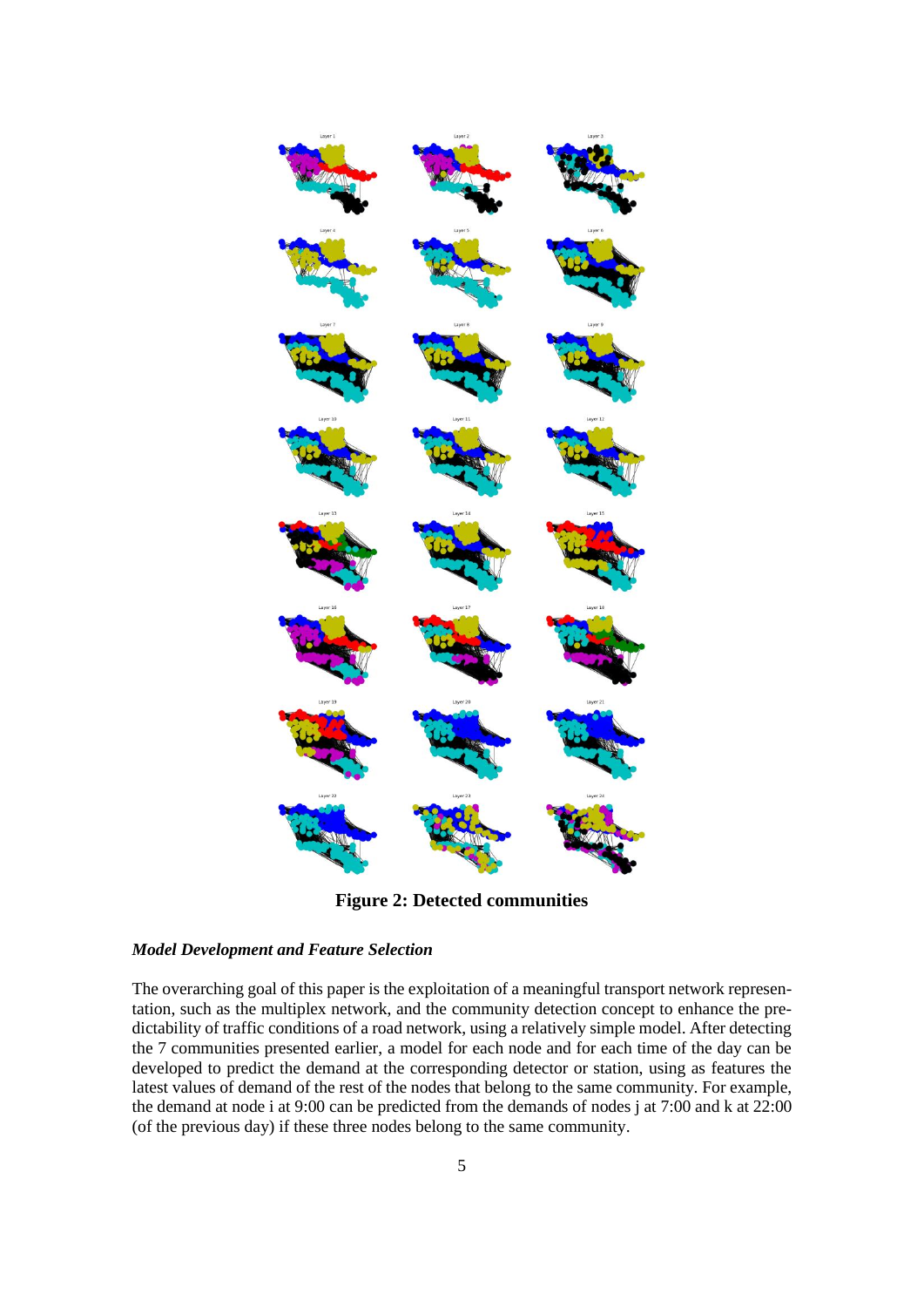So, the number of features of each model is equal to the size of the community to which the requested pair (device, hour) belongs and the value of each feature corresponds to the measurements of the previous 24 hours. Therefore the developed models would have a large number of features since the communities that were built have a size from 53 to over 1000. Thus, we used the PCA method in order to reduce dimensionality. The new dimension was chosen for each model to be set to 20 as it was observed that thus the cumulative explained variance was over 95%.

Then, for each device-time pair, a Neural Network was developed with an input size consisting of 20 features, as it emerged from PCA, with input layer size 32, 3 hidden layers size 64 and with the rectified linear unit (ReLU) being the activation function. Since the data covers a period of 303 days (10 months), so is the size of the input to each model. The train-test data split was random in which the test set consisted of 33% of the records. When adjusting the hyperparameters of the model, the validation set consisted of 20% of the training set, the number of epochs was 500 and the batch size was 32. With this method, we trained 4224 neural networks, which are the number of device-hour pairs.

#### *Results*

For sake of brevity, the results of the models for the entire transport network (all detectors and stations) at 9:00 and 17:00 will be presented. The models were evaluated by the calculation of the mean absolute error (MAE) and the mean absolute percentage error (MAPE) of the test set. As it is obvious in [Table 1](#page-5-0), the models achieve a satisfying overall accuracy, which justifies the use of the proposed methodology. The overall MAE and MAPE values refer to the average error of the predictions concerning each node. The distributions of the error metrics are also presented in [Figure 3](#page-5-1).

**Table 1: Average prediction error metrics**

<span id="page-5-0"></span>

| <b>Time</b>         | 9:00          | 17:00 |
|---------------------|---------------|-------|
| <b>Overall MAE</b>  | ں ک           | 88.   |
| <b>Overall MAPE</b> | $\mathcal{L}$ |       |



**Figure 3: Error distribution on different nodes**

<span id="page-5-1"></span>It is evident that the values of the error metrics have a relatively high variation, which is reasonable, due to the high number of different models developed for the entire network. However, the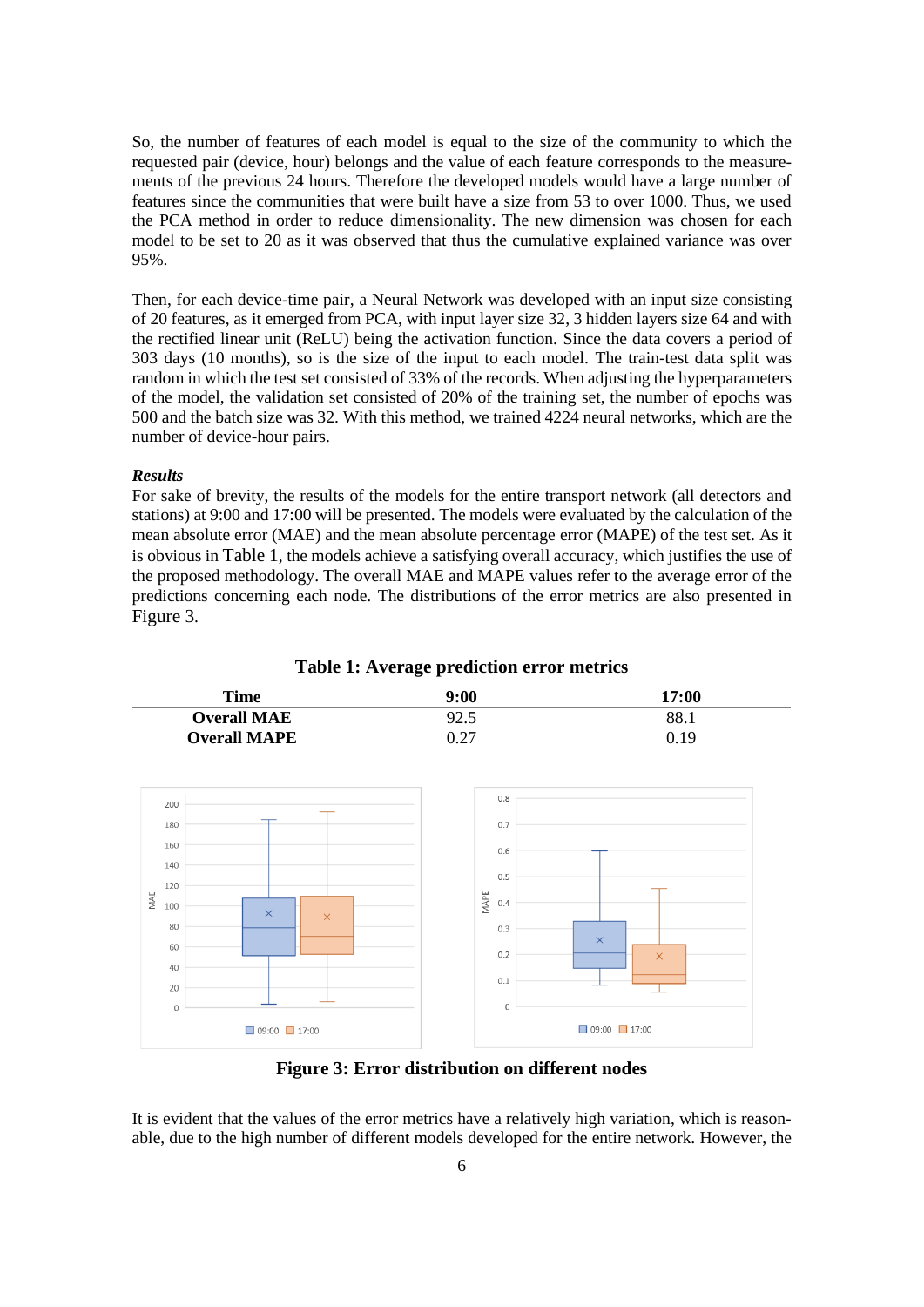majority of the nodes' demand is predicted with very good accuracy (MAPE 50% quartile  $\leq 0.2$ ) for both cases) and, interestingly, 25% of the nodes are predicted with a MAPE lower than 10%. Moreover, in [Figure 4](#page-6-0) the scatter plots of the predicted and actual values of two indicative nodes (one loop detector and a metro station) are presented. One may observe that the points are close to the x=y line and no systematic error can be detected.



<span id="page-6-0"></span>**Figure 4: Scatter plots of predicted vs actual hourly traffic volume.**

# **4. CONCLUSIONS**

In this paper, a novel representation of a road network is proposed along with a feature selection framework that are adopted from the research are of Social Networks analysis. The representation of the road network using a multilayer graph highlights the spatial and temporal relations of its nodes and combined with the community detection framework, lead to accurate and efficient models, as the results indicate.

Our future research will focus on using data of higher temporal resolution, which would allow shorter-term predictions, as well as the highlighting of causation between the independent and dependent variables.

## **ACKNOWLEDGMENT**

This research is part of TANGENT project, which has received funding from the European Union's Horizon 2020 research and innovation programme under Grant Agreement No. 955273. TANGENT partners are DEUSTO (coordinator) AIMSUN, NTUA, IMEC, CEFRIEL, Rupprecht, ID4CAR, Rennes, A-to-Be, Carris, TfGM, Panteia and Polis.

#### **REFERENCES**

Boukerche, A., & Wang, J. (2020). Machine Learning-based traffic prediction models for Intelligent Transportation Systems. *Computer Networks*, *181*(August), 107530.